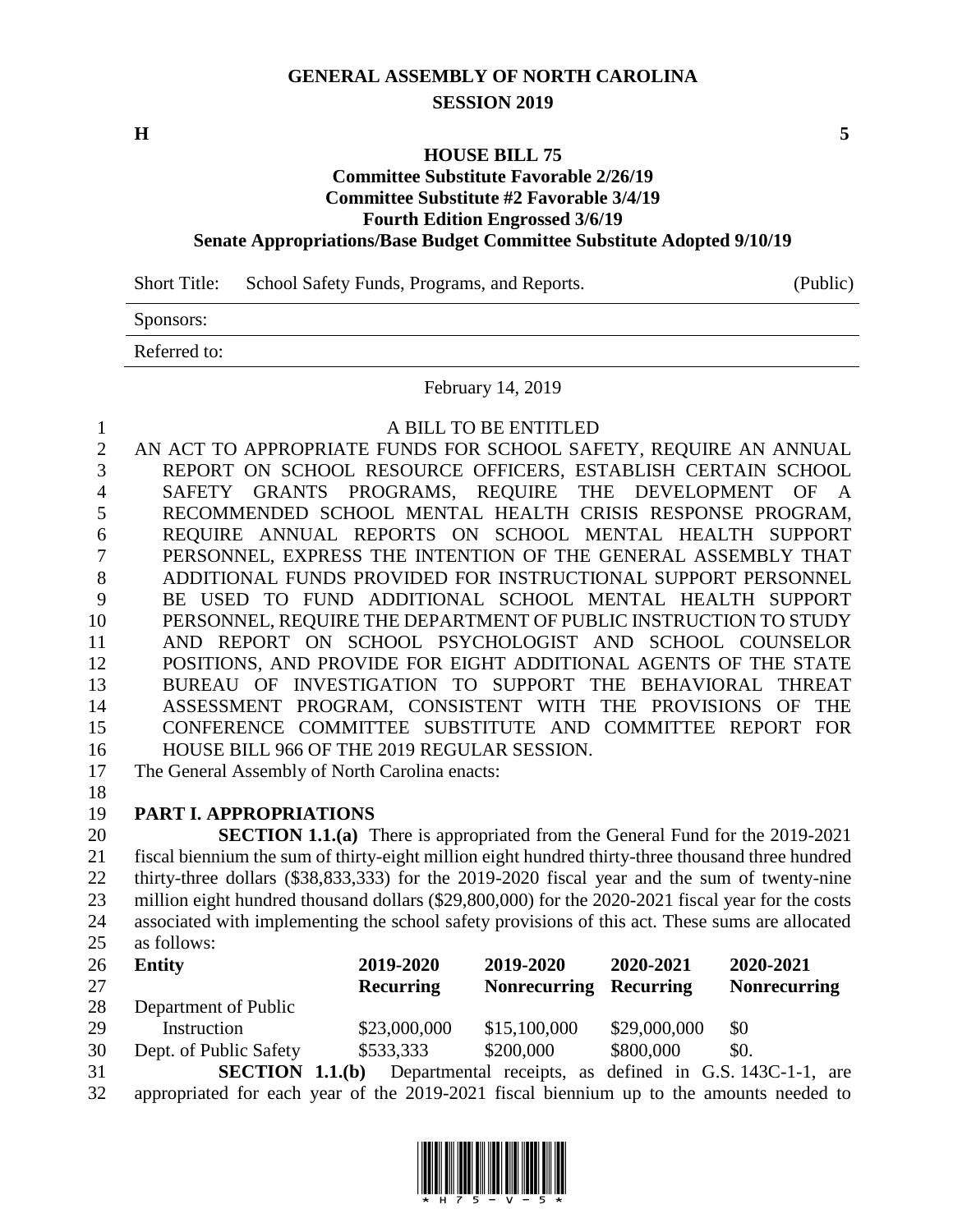# implement the school safety provisions provided in this act for each year of the 2019-2021 fiscal biennium. **PART II. SCHOOL RESOURCE OFFICERS REPORT SECTION 2.1.** G.S. 115C-105.57 reads as rewritten: "**§ 115C-105.57. Center for Safer Schools.** (a) Center for Safer Schools Established. – There is established the Center for Safer Schools. The Center for Safer Schools shall be administratively located in the Department of Public Instruction. The Center for Safer Schools shall consist of an executive director appointed by the Superintendent of Public Instruction and such other professional, administrative, technical, and clerical personnel as may be necessary to assist the Center for Safer Schools in carrying out its powers and duties. (b) Executive Director. – The Executive Director shall report to and serve at the pleasure of the Superintendent of Public Instruction at a salary established by the Superintendent within the funds appropriated for this purpose. (c) Powers and Duties. – The Center for Safer Schools shall have all powers and duties provided in this Article. (d) Agency Cooperation. – All State agencies and departments shall cooperate with the Center for Safer Schools in carrying out its powers and duties, as necessary, in accordance with this Article. (e) Annual Census of School Resource Officers. – The Center for Safer Schools shall conduct an annual census of school resource officers located in each public school unit. The Center shall submit a report based on this census to the Joint Legislative Education Oversight Committee and the State Board of Education by March 1 of each year. At a minimum, the report shall include all of the following information: (1) The total number of school resource officers in the State and in each public school unit. (2) Data regarding school resources officers' education levels, years as sworn law enforcement officers, and years as school resource officers. (3) Training required of school resource officers and training actually completed by school resource officers, including training specific to the position of school resource officer and other advanced or additional training. (4) The funding source for all school resource officers. (5) The location of school resource officers, differentiated by grade levels and type of public school unit. (6) The percentage of school resource officers assigned to more than one school. (7) The law enforcement affiliation of school resource officers." **PART III. SCHOOL SAFETY GRANTS PROGRAMS SECTION 3.1.(a)** Article 8C of Chapter 115C of the General Statutes is amended by adding a new section to read: "**§ 115C-105.60. School resource officer grants.** (a) Definition. – For purposes of this section, the term "qualifying public school unit" refers to a local school administrative unit, regional school, innovative school, laboratory school, or charter school. (b) Program; Purpose. – The Superintendent of Public Instruction shall establish the School Resource Officer Grants Program (Program). To the extent funds are made available for the Program, its purpose shall be to improve safety in qualifying public school units by providing grants for school resource officers. (c) Grant Applications. – A qualifying public school unit may submit an application to

**General Assembly Of North Carolina Session 2019**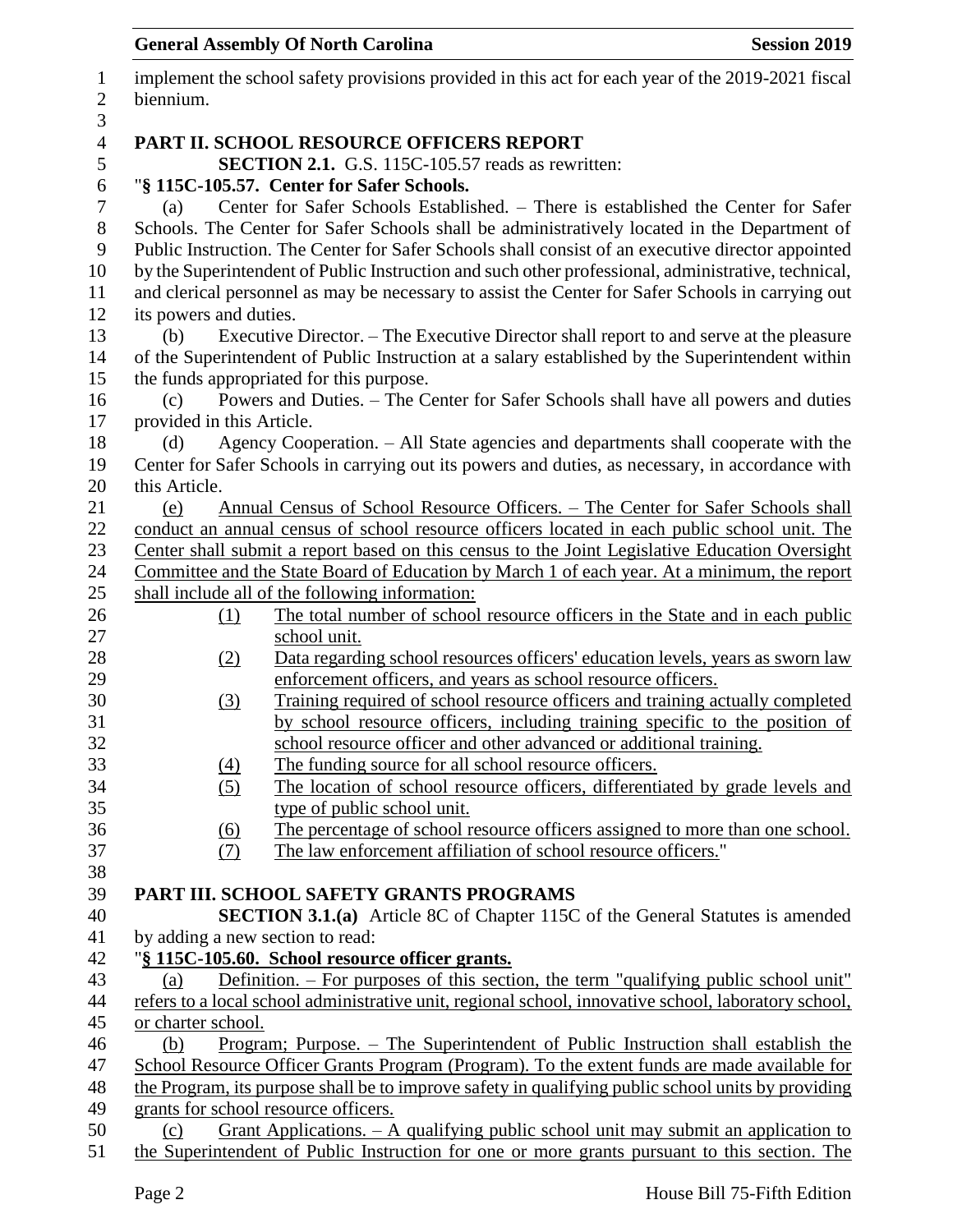|          | <b>General Assembly Of North Carolina</b><br><b>Session 2019</b>                                                                                                                        |
|----------|-----------------------------------------------------------------------------------------------------------------------------------------------------------------------------------------|
|          | application shall include an assessment, to be performed in conjunction with a local law                                                                                                |
|          | enforcement agency, of the need for improving school safety within the qualifying public school                                                                                         |
|          | unit that would receive the funding. The application shall identify current and ongoing needs and                                                                                       |
|          | estimated costs associated with those needs.                                                                                                                                            |
| (d)      | Criteria and Guidelines. - By November 1, 2019, and August 1 of each year thereafter                                                                                                    |
|          | in which funds are made available for the Program, the Superintendent of Public Instruction shall                                                                                       |
|          | develop criteria and guidelines for the administration and use of the grants pursuant to this                                                                                           |
|          | section, including any documentation required to be submitted by applicants. In assessing grant                                                                                         |
|          | applications, the Superintendent of Public Instruction shall consider at least all of the following                                                                                     |
| factors: |                                                                                                                                                                                         |
| (1)      | The level of resources available to the qualifying public school unit that would                                                                                                        |
|          | receive the funding.                                                                                                                                                                    |
| (2)      | Whether the qualifying public school unit has received other grants for school                                                                                                          |
|          | safety.                                                                                                                                                                                 |
| (3)      | The overall impact on student safety in the qualifying public school unit if the                                                                                                        |
|          | identified needs are funded.                                                                                                                                                            |
| (e)      | Award of Funds. – From funds made available for grants for school resource officers,                                                                                                    |
|          | the Superintendent of Public Instruction shall award grants to qualifying public school units for                                                                                       |
|          | school resource officers in elementary and middle schools, as follows:                                                                                                                  |
| (1)      | Grants shall be matched on the basis of two dollars (\$2.00) in State funds for                                                                                                         |
|          | every one dollar (\$1.00) in non-State funds.                                                                                                                                           |
| (2)      | Qualifying public school units may use these funds to employ school resource                                                                                                            |
|          | officers in elementary and middle schools, to train them, or both.                                                                                                                      |
| (3)      | Training shall be provided, in partnership with the qualifying public school                                                                                                            |
|          | unit, by a community college, a local law enforcement agency, or the North                                                                                                              |
|          | Carolina Justice Academy. Any training shall include instruction on research                                                                                                            |
|          | into the social and cognitive development of elementary school and middle                                                                                                               |
|          | school children.                                                                                                                                                                        |
| (f)      | <u>Supplement Not Supplant. – Grants provided to qualifying public school units</u><br>pursuant to the Program shall be used to supplement and not to supplant State or non-State funds |
|          | already provided for these services.                                                                                                                                                    |
| (g)      | Report. - No later than April 1, 2020, and each year thereafter in which funds are                                                                                                      |
|          | made available for the Program, the Superintendent of Public Instruction shall report on the                                                                                            |
|          | Program to the Joint Legislative Education Oversight Committee, the Joint Legislative Oversight                                                                                         |
|          | Committee on Health and Human Services, the Joint Legislative Oversight Committee on Justice                                                                                            |
|          | and Public Safety, the Joint Legislative Commission on Governmental Operations, and the Fiscal                                                                                          |
|          | Research Division. The report shall include the identity of each entity that received a grant                                                                                           |
|          | through the Program, the amount of funding provided to each entity that received a grant, the use                                                                                       |
|          | of funds by each entity that received a grant, and recommendations for the implementation of                                                                                            |
|          | additional effective school safety measures."                                                                                                                                           |
|          | <b>SECTION 3.1.(b)</b> For the 2019-2020 fiscal year, the Department of Public                                                                                                          |
|          | Instruction shall administer the following school safety grants:                                                                                                                        |
| (1)      | Definitions. – For purposes of this subsection, the following definitions shall                                                                                                         |
|          | apply:                                                                                                                                                                                  |
|          | Community partner. $-$ A public or private entity, including, but not<br>a.                                                                                                             |
|          | limited to, a nonprofit corporation or a local management                                                                                                                               |
|          | entity/managed care organization (LME/MCO), that partners with a                                                                                                                        |
|          | qualifying public school unit to provide services or pay for the                                                                                                                        |
|          | provision of services for the unit.                                                                                                                                                     |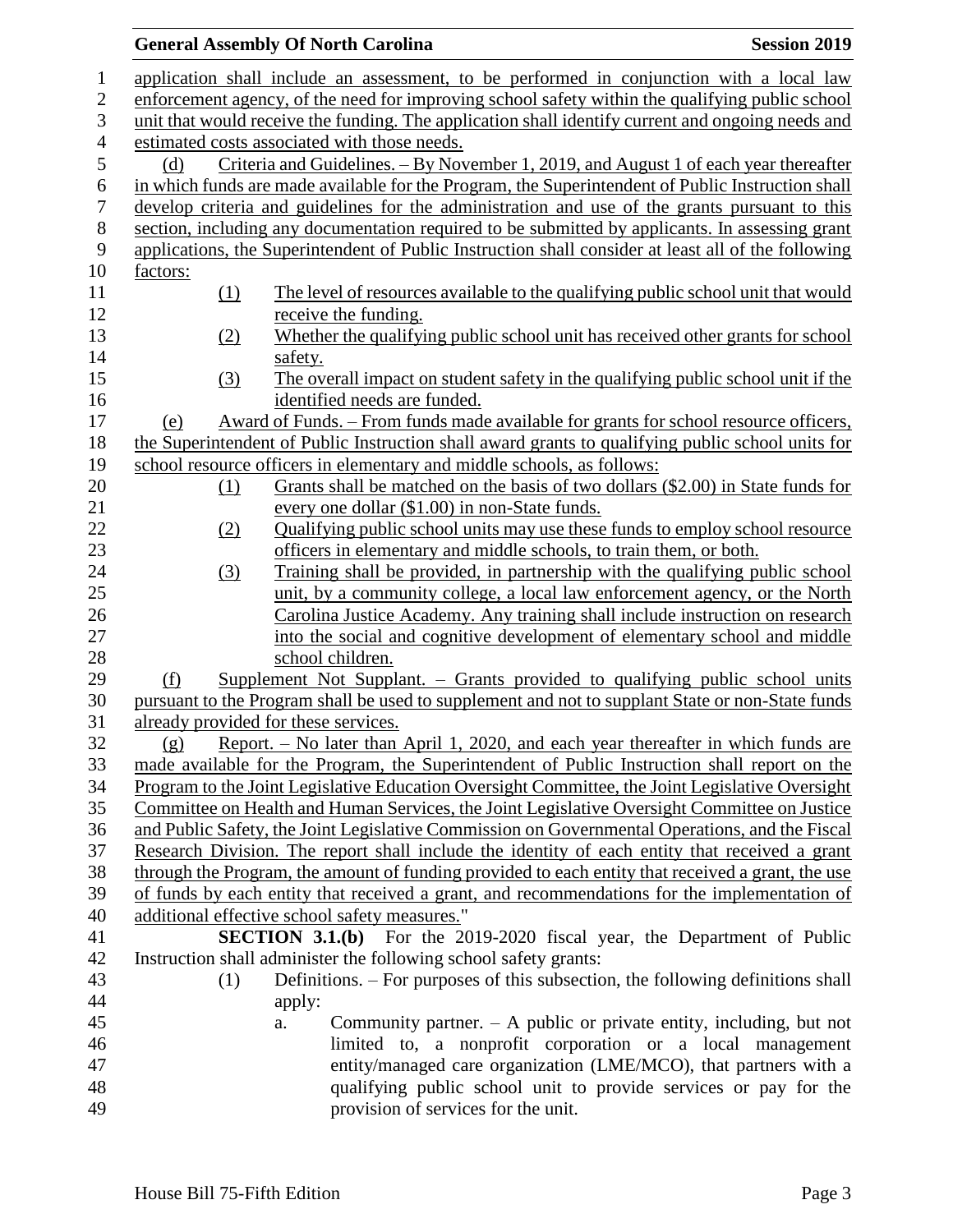|     |               | <b>General Assembly Of North Carolina</b>                          | <b>Session 2019</b>                                                                                                                                                                                                                                                                                                  |
|-----|---------------|--------------------------------------------------------------------|----------------------------------------------------------------------------------------------------------------------------------------------------------------------------------------------------------------------------------------------------------------------------------------------------------------------|
|     | $b$ .         | school.                                                            | Qualifying public school unit. $- A$ local school administrative unit,<br>regional school, innovative school, laboratory school, or charter                                                                                                                                                                          |
| (2) |               |                                                                    | Program; purpose. – The Superintendent of Public Instruction shall establish                                                                                                                                                                                                                                         |
|     |               |                                                                    | the 2019 School Safety Grants Program (Program). The purpose of the<br>Program shall be to improve safety in qualifying public school units by<br>providing grants for (i) services for students in crisis, (ii) school safety                                                                                       |
| (3) |               | training, and (iii) safety equipment in schools.                   | Grant applications. $-$ A qualifying public school unit may submit an<br>application to the Superintendent of Public Instruction for one or more grants<br>pursuant to this section. The application shall include an assessment, to be<br>performed in conjunction with a local law enforcement agency, of the need |
|     |               | and ongoing needs and estimated costs associated with those needs. | for improving school safety within the qualifying public school unit that<br>would receive the funding or services. The application shall identify current                                                                                                                                                           |
| (4) |               |                                                                    | Criteria and guidelines. - By November 1, 2019, the Superintendent of Public                                                                                                                                                                                                                                         |
|     |               |                                                                    | Instruction shall develop criteria and guidelines for the administration and use                                                                                                                                                                                                                                     |
|     |               |                                                                    | of the grants pursuant to this subsection, including any documentation                                                                                                                                                                                                                                               |
|     |               |                                                                    | required to be submitted by applicants. In assessing grant applications, the                                                                                                                                                                                                                                         |
|     |               |                                                                    | Superintendent of Public Instruction shall consider at least all of the following                                                                                                                                                                                                                                    |
|     | factors:      |                                                                    |                                                                                                                                                                                                                                                                                                                      |
|     | a.            |                                                                    | The level of resources available to the qualifying public school unit                                                                                                                                                                                                                                                |
|     |               | that would receive the funding.                                    |                                                                                                                                                                                                                                                                                                                      |
|     | $\mathbf b$ . |                                                                    | Whether the qualifying public school unit has received other grants for                                                                                                                                                                                                                                              |
|     |               | school safety.                                                     |                                                                                                                                                                                                                                                                                                                      |
|     | c.            |                                                                    | The overall impact on student safety in the qualifying public school                                                                                                                                                                                                                                                 |
|     |               | unit if the identified needs are funded.                           |                                                                                                                                                                                                                                                                                                                      |
| (5) |               |                                                                    | Grants for students in crisis. – Of the funds appropriated to the Department of                                                                                                                                                                                                                                      |
|     |               |                                                                    | Public Instruction by this act for students in crisis, the Superintendent of<br>Public Instruction, in consultation with the Department of Health and Human                                                                                                                                                          |
|     |               |                                                                    | Services, shall award grants to qualifying public school units to contract with                                                                                                                                                                                                                                      |
|     |               |                                                                    | community partners to provide or pay for the provision of any of the following                                                                                                                                                                                                                                       |
|     |               | crisis services:                                                   |                                                                                                                                                                                                                                                                                                                      |
|     | a.            |                                                                    | Crisis respite services for parents or guardians of an individual student                                                                                                                                                                                                                                            |
|     |               | to prevent more intensive or costly levels of care.                |                                                                                                                                                                                                                                                                                                                      |
|     | b.            |                                                                    | Training and expanded services for therapeutic foster care families and                                                                                                                                                                                                                                              |
|     |               |                                                                    | licensed child placement agencies that provide services to students                                                                                                                                                                                                                                                  |
|     |               |                                                                    | who (i) need support to manage their health, welfare, and safety and                                                                                                                                                                                                                                                 |
|     |               | (ii) have any of the following:                                    |                                                                                                                                                                                                                                                                                                                      |
|     |               | Cognitive or behavioral problems.<br>1.                            |                                                                                                                                                                                                                                                                                                                      |
|     |               | 2.<br>Developmental delays.                                        |                                                                                                                                                                                                                                                                                                                      |
|     |               | 3.<br>Aggressive behavior.                                         |                                                                                                                                                                                                                                                                                                                      |
|     | c.            |                                                                    | Evidence-based therapy services aligned with targeted training for                                                                                                                                                                                                                                                   |
|     |               |                                                                    | students and their parents or guardians, including any of the following:                                                                                                                                                                                                                                             |
|     |               | Parent-child interaction therapy.<br>1.                            |                                                                                                                                                                                                                                                                                                                      |
|     |               | 2.<br>Trauma-focused cognitive behavioral therapy.                 |                                                                                                                                                                                                                                                                                                                      |
|     |               | 3.<br>Dialectical behavior therapy.                                |                                                                                                                                                                                                                                                                                                                      |
|     |               | Child-parent psychotherapy.<br>4.                                  |                                                                                                                                                                                                                                                                                                                      |
|     | d.            |                                                                    | Any other crisis service, including peer-to-peer mentoring, that is                                                                                                                                                                                                                                                  |
|     |               |                                                                    | likely to increase school safety. Of the funds allocated to the                                                                                                                                                                                                                                                      |
|     |               |                                                                    | Superintendent for grants pursuant to this subdivision, the                                                                                                                                                                                                                                                          |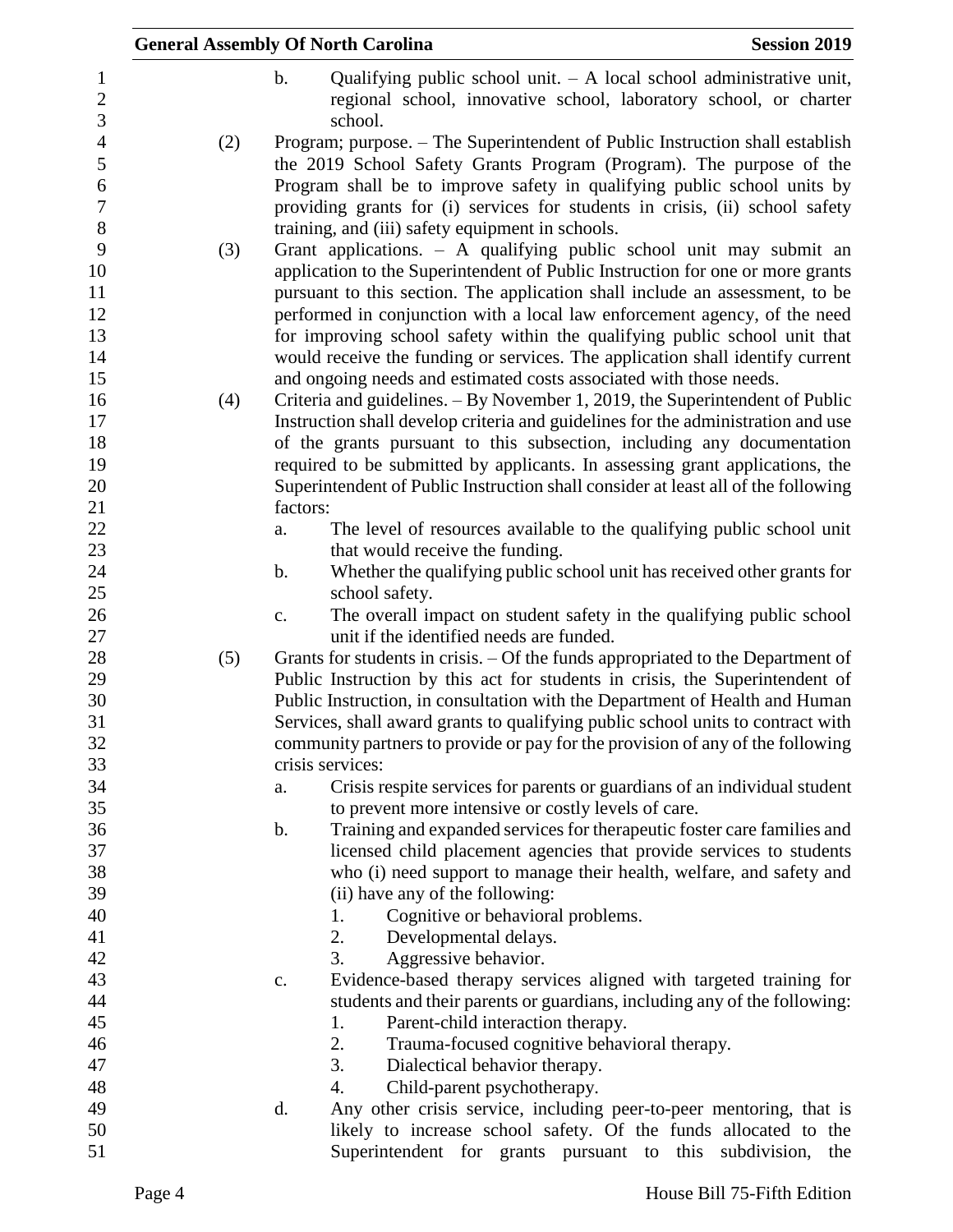|                  |     | <b>Session 2019</b><br><b>General Assembly Of North Carolina</b>                      |  |
|------------------|-----|---------------------------------------------------------------------------------------|--|
| $\mathbf{1}$     |     | Superintendent shall not use more than ten percent (10%) for the                      |  |
| $\sqrt{2}$       |     | services identified in this sub-subdivision.                                          |  |
| 3                | (6) | Grants for training to increase school safety. $-$ Of the funds appropriated to       |  |
| $\overline{4}$   |     | the Department of Public Instruction by this act for training to increase school      |  |
| 5                |     | safety, the Superintendent of Public Instruction, in consultation with the            |  |
| 6                |     | Department of Health and Human Services, shall award grants to qualifying             |  |
| $\boldsymbol{7}$ |     | public school units to contract with community partners to address school             |  |
| $8\,$            |     | safety by providing training to help students develop healthy responses to            |  |
| 9                |     | trauma and stress. The training shall be targeted and evidence-based and shall        |  |
| 10               |     | include any of the following services:                                                |  |
| 11               |     | Counseling on Access to Lethal Means (CALM) training for school<br>a.                 |  |
| 12               |     | mental health support personnel, local first responders, and teachers                 |  |
| 13               |     | on the topics of suicide prevention and reducing access by students to                |  |
| 14               |     | lethal means.                                                                         |  |
| 15               |     | $\mathbf b$ .<br>Training for school mental health support personnel on comprehensive |  |
| 16               |     | and evidence-based clinical treatments for students and their parents                 |  |
| 17               |     | or guardians, including any of the following:                                         |  |
| 18               |     | 1.<br>Parent-child interaction therapy.                                               |  |
| 19               |     | 2.<br>Trauma-focused cognitive behavioral therapy.                                    |  |
| 20               |     | 3.<br>Behavioral therapy.                                                             |  |
| 21               |     | Dialectical behavior therapy.<br>4.                                                   |  |
| 22               |     | 5.<br>Child-parent psychotherapy.                                                     |  |
| 23               |     | Training for students and school employees on community resilience<br>c.              |  |
| 24               |     | models to improve understanding and responses to trauma and                           |  |
| 25               |     | significant stress.                                                                   |  |
| 26               |     | Training for school mental health support personnel on Modular<br>d.                  |  |
| 27               |     | Approach to Therapy for Children with Anxiety, Depression, Trauma,                    |  |
| 28               |     | or Conduct problems (MATCH-ADTC), including any of the                                |  |
| 29               |     | following components:                                                                 |  |
| 30               |     | Trauma-focused cognitive behavioral therapy.<br>1.                                    |  |
| 31               |     | 2.<br>Parent and student coping skills.                                               |  |
| 32               |     | 3.<br>Problem solving.                                                                |  |
| 33               |     | Safety planning.<br>4.                                                                |  |
| 34               |     | Any other training, including the training on the facilitation of<br>e.               |  |
| 35               |     | peer-to-peer mentoring, that is likely to increase school safety. Of the              |  |
| 36               |     | funds allocated to the Superintendent for grants pursuant to this                     |  |
| 37               |     | subdivision, the Superintendent shall not use more than ten percent                   |  |
| 38               |     | $(10\%)$ for the services identified in this sub-subdivision.                         |  |
| 39               | (7) | Grants for safety equipment. $-$ Of the funds appropriated to the Department          |  |
| 40               |     | of Public Instruction by this section for grants for school safety equipment,         |  |
| 41               |     | the Superintendent of Public Instruction shall award grants to qualifying             |  |
| 42               |     | public school units for (i) the purchase of safety equipment for school               |  |
| 43               |     | buildings and (ii) training associated with the use of safety equipment               |  |
| 44               |     | purchased<br>subsection.<br>pursuant<br>this<br>Notwithstanding<br>to                 |  |
| 45               |     | G.S. 115C-218.105(b), charter schools may receive grants for school safety            |  |
| 46               |     | equipment pursuant to this subsection.                                                |  |
| 47               | (8) | Supplement not supplant. – Grants provided to qualifying public school units          |  |
| 48               |     | or community partners pursuant to the Program shall be used to supplement             |  |
| 49               |     | and not to supplant State or non-State funds already provided for these               |  |
| 50               |     | services.                                                                             |  |
|                  |     |                                                                                       |  |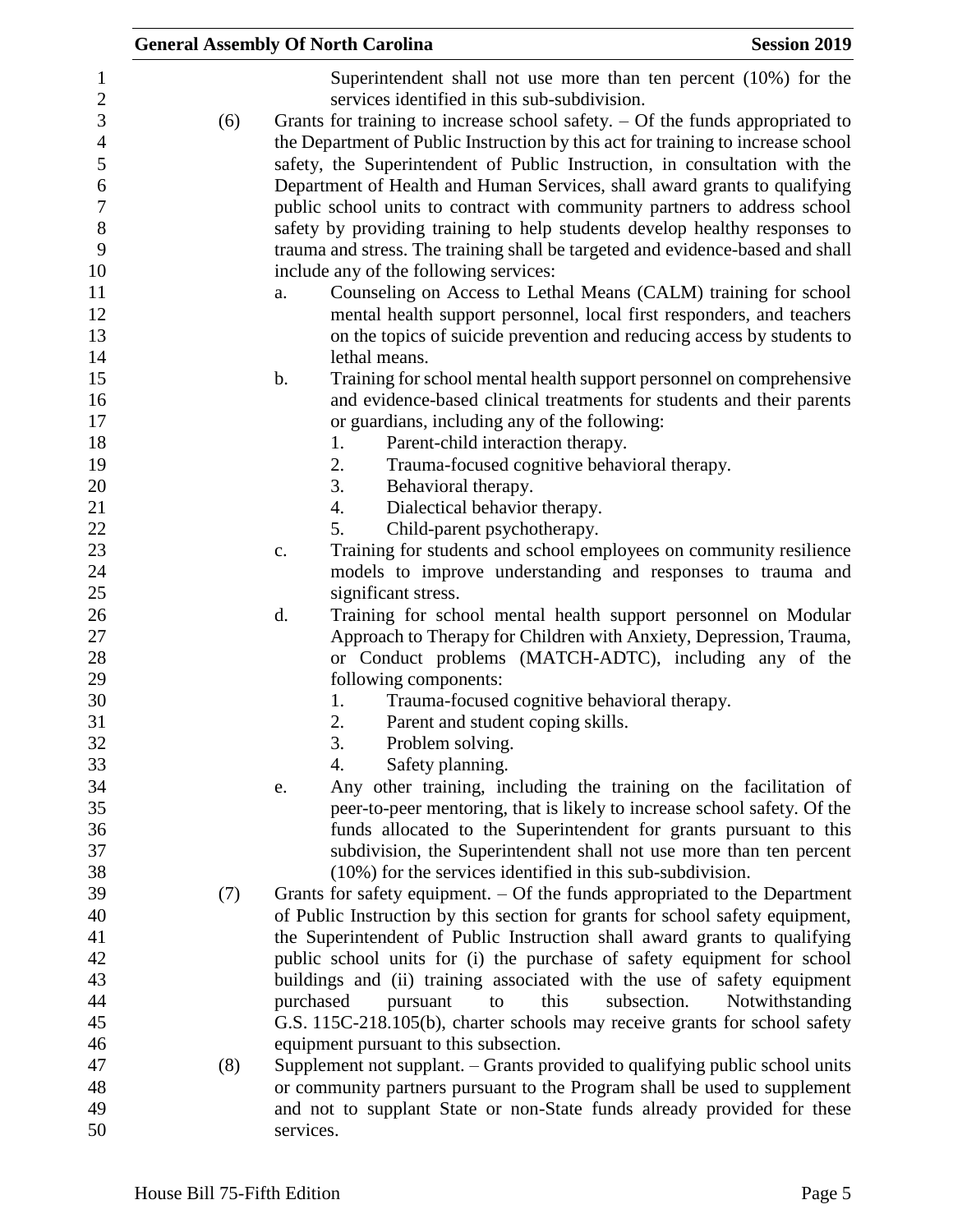|                    |      | <b>General Assembly Of North Carolina</b>                                                           | <b>Session 2019</b> |
|--------------------|------|-----------------------------------------------------------------------------------------------------|---------------------|
|                    | (9)  | Administrative costs. - Of the funds appropriated to the Department of Public                       |                     |
|                    |      | Instruction by this act for the grants provided in this subsection, the                             |                     |
|                    |      | Superintendent of Public Instruction may retain a total of up to one hundred                        |                     |
|                    |      | thousand dollars (\$100,000) for administrative costs associated with the                           |                     |
|                    |      | Program.                                                                                            |                     |
|                    | (10) | Report. – No later than April 1, 2020, the Superintendent of Public Instruction                     |                     |
|                    |      | shall report on the program to the Joint Legislative Education Oversight                            |                     |
|                    |      | Committee, the Joint Legislative Oversight Committee on Health and Human                            |                     |
|                    |      | Services, the Joint Legislative Oversight Committee on Justice and Public                           |                     |
|                    |      | Safety, the Joint Legislative Commission on Governmental Operations, and                            |                     |
|                    |      | the Fiscal Research Division. The report shall include the identity of each                         |                     |
|                    |      | entity that received a grant through the Program, the amount of funding                             |                     |
|                    |      | provided to each entity that received a grant, the use of funds by each entity                      |                     |
|                    |      | that received a grant, and recommendations for the implementation of                                |                     |
|                    |      | additional effective school safety measures.                                                        |                     |
|                    |      | <b>SECTION 3.1.(c)</b> Section 7.27 of S.L. 2018-5 is repealed.                                     |                     |
|                    |      | <b>SECTION 3.1.(d)</b> Of the funds appropriated to the Department of Public Instruction            |                     |
|                    |      | by this act, the following amounts shall be allocated for the following purposes in accordance      |                     |
| with this section: |      |                                                                                                     |                     |
|                    | (1)  | School safety equipment grants. - The sum of six million one hundred                                |                     |
|                    |      | thousand dollars (\$6,100,000) in nonrecurring funds for the 2019-2020 fiscal                       |                     |
|                    |      | year for the purchase of safety equipment for school buildings and related                          |                     |
|                    |      | training.                                                                                           |                     |
|                    | (2)  | School safety training grants. - The sum of four million five hundred thousand                      |                     |
|                    |      | dollars (\$4,500,000) in nonrecurring funds for the 2019-2020 fiscal year to                        |                     |
|                    |      | allow qualifying public school units to contract with community partners that                       |                     |
|                    |      | provide training to help students develop healthy responses to trauma and                           |                     |
|                    |      | stress.                                                                                             |                     |
|                    | (3)  | Students in crisis grants. – The sum of four million five hundred thousand                          |                     |
|                    |      | dollars (\$4,500,000) in nonrecurring funds for the 2019-2020 fiscal year to                        |                     |
|                    |      | allow qualifying public school units to contract with community partners that                       |                     |
|                    |      | provide evidence-based crisis services to students.                                                 |                     |
|                    | (4)  | School resource officer grants. - The sum of three million dollars                                  |                     |
|                    |      | $(\$3,000,000)$ in recurring funds for the 2019-2020 fiscal year and the sum of                     |                     |
|                    |      | six million dollars (\$6,000,000) in recurring funds for the 2020-2021 fiscal                       |                     |
|                    |      | year for the employment and training of school resource officers.                                   |                     |
|                    |      | PART IV. SCHOOL MENTAL HEALTH CRISIS RESPONSE PROGRAM                                               |                     |
|                    |      | <b>SECTION 4.1.(a)</b> For purposes of this section, the following definitions shall apply:         |                     |
|                    | (1)  | Participating unit. $-$ A local school administrative unit that elects to transfer                  |                     |
|                    |      | school mental health personnel to a requesting unit for a temporary period of                       |                     |
|                    |      | time.                                                                                               |                     |
|                    | (2)  | Requesting unit. $-$ A local school administrative unit requesting additional                       |                     |
|                    |      | school mental health support personnel for a temporary period of time.                              |                     |
|                    | (3)  | School mental health support personnel. - School nurses, school counselors,                         |                     |
|                    |      | school psychologists, and school social workers.                                                    |                     |
|                    |      | <b>SECTION 4.1.(b)</b> The Department of Public Instruction and the Center for Safer                |                     |
|                    |      | Schools, in consultation with the Department of Health and Human Services and the Department        |                     |
|                    |      | of Public Safety, Division of Emergency Management, shall develop a recommended program             |                     |
|                    |      | for facilitating the temporary transfer of school mental health support personnel from a            |                     |
|                    |      | participating unit to a requesting unit during or after a crisis. No later than March 15, 2020, the |                     |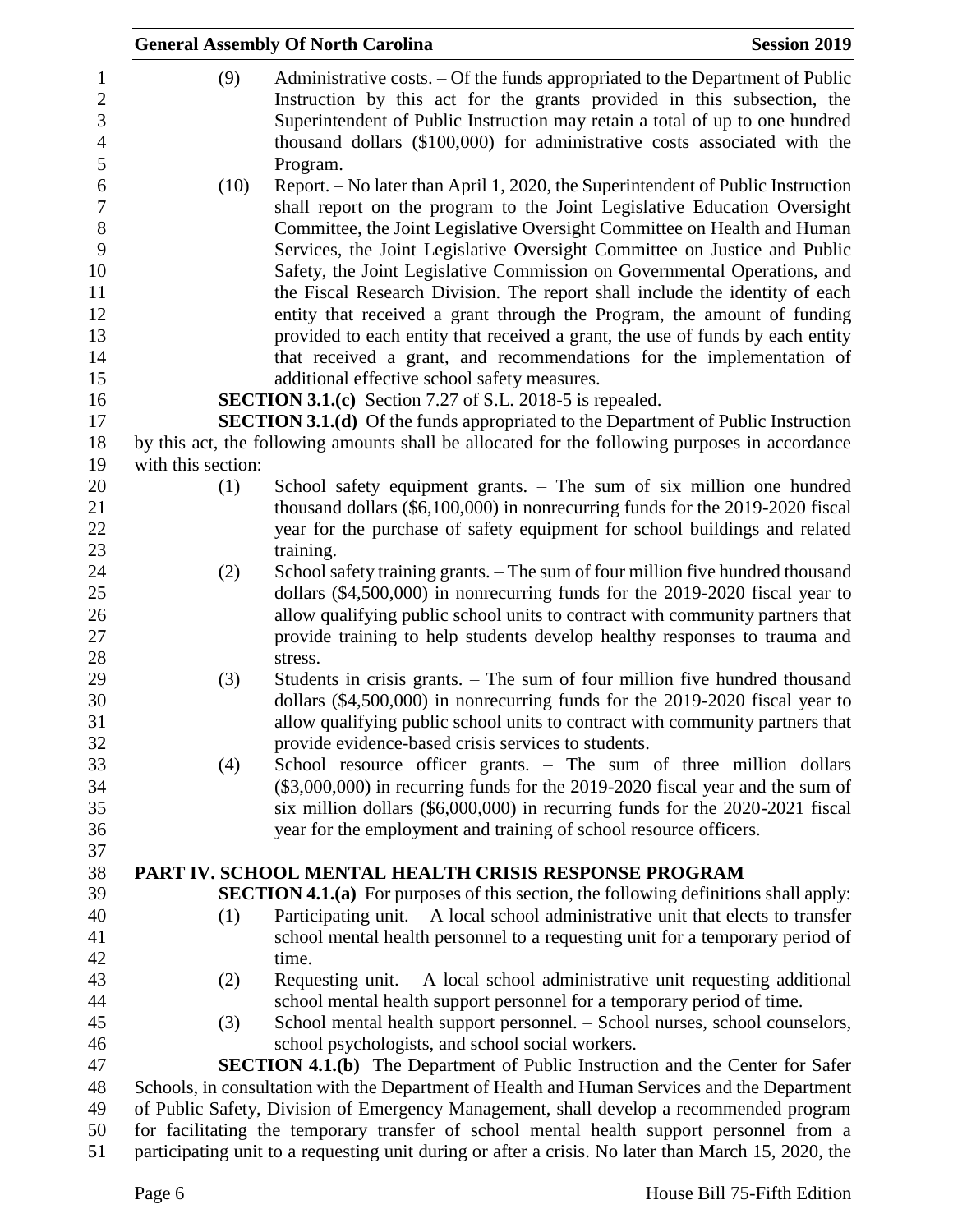| <b>General Assembly Of North Carolina</b>                                                                                                                                                                                                                                                                                               | <b>Session 2019</b> |
|-----------------------------------------------------------------------------------------------------------------------------------------------------------------------------------------------------------------------------------------------------------------------------------------------------------------------------------------|---------------------|
| Department shall submit a report on the recommended program to the Joint Legislative Education<br>Oversight Committee and the Joint Legislative Oversight Committee on Health and Human<br>Services. The report shall outline the recommended program and include, at a minimum, the<br>following information:                          |                     |
| A suggested protocol for receiving and relaying requests for additional,<br>(1)                                                                                                                                                                                                                                                         |                     |
| temporary school mental health support personnel.                                                                                                                                                                                                                                                                                       |                     |
| Anticipated costs associated with the temporary transfer of school mental<br>(2)                                                                                                                                                                                                                                                        |                     |
| health support personnel during or after a crisis.                                                                                                                                                                                                                                                                                      |                     |
| Descriptions of and data from any similar programs existing in other states.<br>(3)<br>Additional recommendations for improving the ability of local school<br>(4)<br>administrative units to share school mental health support personnel, when<br>necessary, and appropriate reporting metrics related to the recommended<br>program. |                     |
| PART V. SCHOOL MENTAL HEALTH SUPPORT PERSONNEL REPORTS AND                                                                                                                                                                                                                                                                              |                     |
| <b>FUNDS</b><br><b>SECTION 5.1.(a)</b> Article 21 of Chapter 115C of the General Statutes is amended by                                                                                                                                                                                                                                 |                     |
| adding a new section to read:                                                                                                                                                                                                                                                                                                           |                     |
| "§ 115C-316.2. School mental health support personnel reports.                                                                                                                                                                                                                                                                          |                     |
| Definition. – For purposes of this section, the term "school mental health support<br>(a)                                                                                                                                                                                                                                               |                     |
| personnel" refers to school psychologists, school counselors, school nurses, and school social                                                                                                                                                                                                                                          |                     |
| workers.                                                                                                                                                                                                                                                                                                                                |                     |
| <u>Local Report. – No later than February 15 of each year, the superintendent of each</u><br>(b)                                                                                                                                                                                                                                        |                     |
| local school administrative unit shall report the following information to the local board of                                                                                                                                                                                                                                           |                     |
| education of the unit:                                                                                                                                                                                                                                                                                                                  |                     |
| The total number of each category of school mental health support personnel<br><u>(1)</u>                                                                                                                                                                                                                                               |                     |
| employed in the unit.                                                                                                                                                                                                                                                                                                                   |                     |
| The difference from the previous school year in the total number of each<br>(2)                                                                                                                                                                                                                                                         |                     |
| category of school mental health personnel employed in the unit.                                                                                                                                                                                                                                                                        |                     |
| <u>State Report. – No later than March 15 of each year, the Superintendent of Public</u><br>(c)                                                                                                                                                                                                                                         |                     |
| Instruction shall report to the Joint Legislative Education Oversight Committee and the Fiscal                                                                                                                                                                                                                                          |                     |
| Research Division the difference from the previous school year in the total number of each                                                                                                                                                                                                                                              |                     |
| category of school mental health support personnel that are funded exclusively from the                                                                                                                                                                                                                                                 |                     |
| instructional support allotment in each local school administrative unit."                                                                                                                                                                                                                                                              |                     |
| <b>SECTION 5.1.(b)</b> Of the funds appropriated to the Department of Public Instruction                                                                                                                                                                                                                                                |                     |
| by this act, the sum of twenty million dollars (\$20,000,000) in recurring funds for the 2019-2020                                                                                                                                                                                                                                      |                     |
| fiscal year and the sum of twenty-three million dollars (\$23,000,000) in recurring funds for the<br>2020-2021 fiscal year shall be allocated to the Instructional Support Allotment. For the                                                                                                                                           |                     |
| 2019-2021 fiscal biennium, it is the intent of the General Assembly that any additional funds                                                                                                                                                                                                                                           |                     |
| provided to the instructional support allotment shall be used to improve student mental health by                                                                                                                                                                                                                                       |                     |
| increasing the number of school mental health support personnel, as defined in                                                                                                                                                                                                                                                          |                     |
| G.S. 115C-316.2(a), in each local school administrative unit.                                                                                                                                                                                                                                                                           |                     |
|                                                                                                                                                                                                                                                                                                                                         |                     |
| PART VI. SCHOOL PSYCHOLOGIST AND SCHOOL COUNSELOR POSITION                                                                                                                                                                                                                                                                              |                     |
| <b>STUDY</b>                                                                                                                                                                                                                                                                                                                            |                     |
| <b>SECTION 6.1.(a)</b> The Department of Public Instruction shall study and report on                                                                                                                                                                                                                                                   |                     |
| school psychologist and school counselor positions. The study and report shall include a review                                                                                                                                                                                                                                         |                     |
| of at least the following information:                                                                                                                                                                                                                                                                                                  |                     |
| The number of school psychologist and school counselor positions in the State<br>(1)<br>and in each local school administrative unit.                                                                                                                                                                                                   |                     |